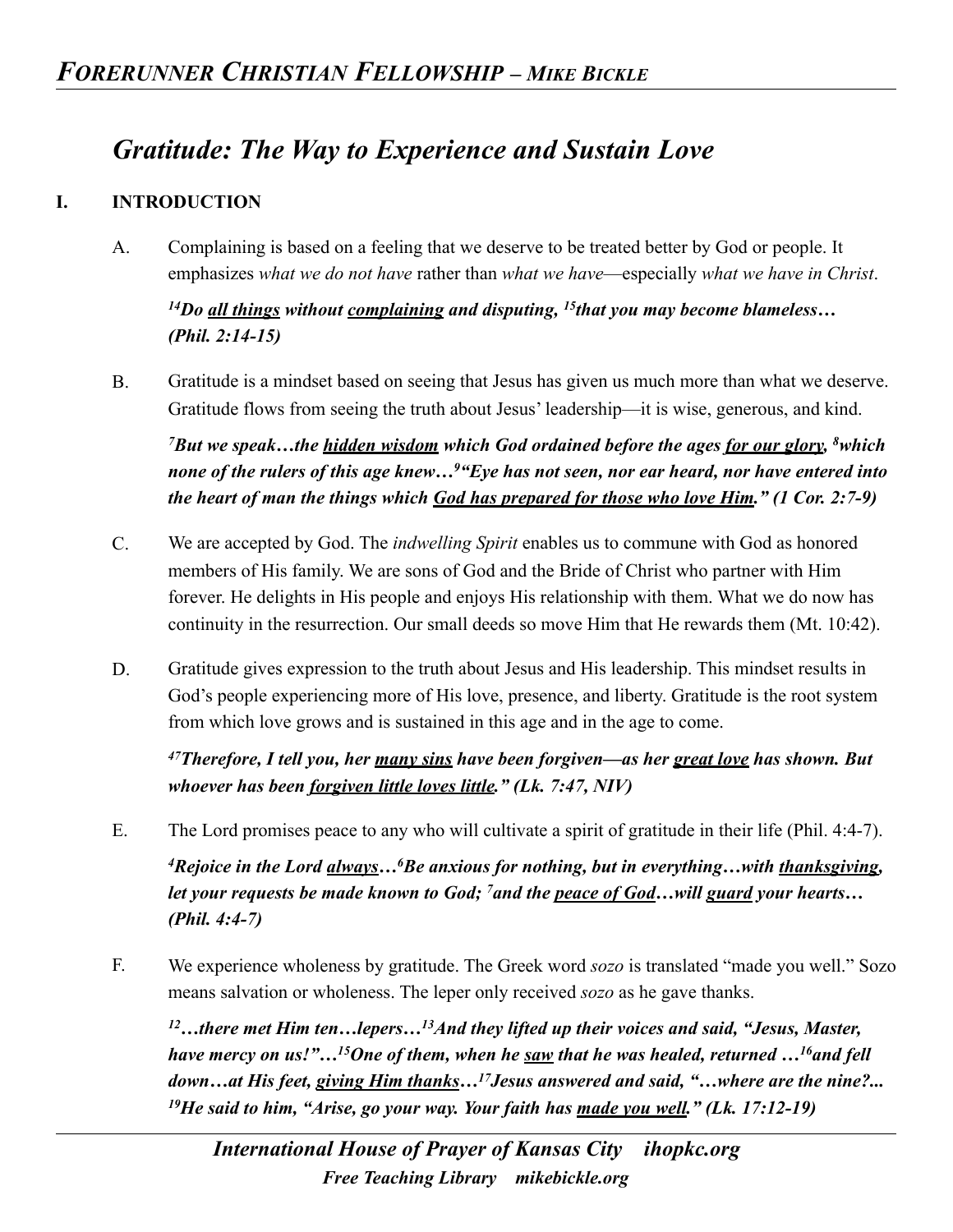## **II. GROWING IN A SPIRIT OF GRATITUDE**

- A. The testimony of the seraphim is that the whole earth is filled with God's glory (Isa. 6:3). *3And one cried to another and said: "Holy, holy, holy…the whole earth is full of His glory!" (Isa. 6:3)*
- B. The Lord sees His glory in His people even though much of it is hidden from us in this age. *3For you died, and your life is hidden with Christ in God. 4When Christ who is our life appears, then you also will appear with Him in glory. (Col. 3:3-4)*
- C. Gratitude is so attractive to God and it adorns or beautifies God's people (1 Pet. 3:4).

*1For it is good to sing praises to our God; for it is pleasant, and praise is beautiful. (Ps. 147:1)* 

*4…the incorruptible beauty of a gentle and quiet spirit, which is very precious in the sight of God. (1 Pet. 3:4)* 

- D. The root of Adam's sin in the garden of Eden was connected to his ingratitude. In a similar way, our ability to experience the fullness of our salvation is related to gratitude. Adam did not see the magnitude of what God gave him.
- E. The damaging results of the fall continue to be perpetuated by ingratitude.

*21…although they knew God, they did not glorify Him as God, nor were thankful, but became futile in their thoughts, and their foolish hearts were darkened. (Rom. 1:21)* 

F. Ingratitude is the result of taking lightly the wealth of God's goodness given to us.

*4Or do you despise [take lightly] the riches of His goodness… not knowing that the goodness of God leads you to repentance (Rom. 2:4)* 

G. The call to rejoice, give thanks, praise or bless the Lord or to be grateful are in essence the same exhortation. This is one of the most important activities that equips us to renew our relationship with God and others and to resist the work of the enemy in our heart and relationships.

*1I will bless the LORD at all times; His praise shall continually be in my mouth. 2My soul shall make its boast in the LORD; the humble shall hear of it and be glad. 3Oh, magnify the LORD with me, and let us exalt His name together... 5They looked to Him and were radiant… (Ps. 34:1-5)*